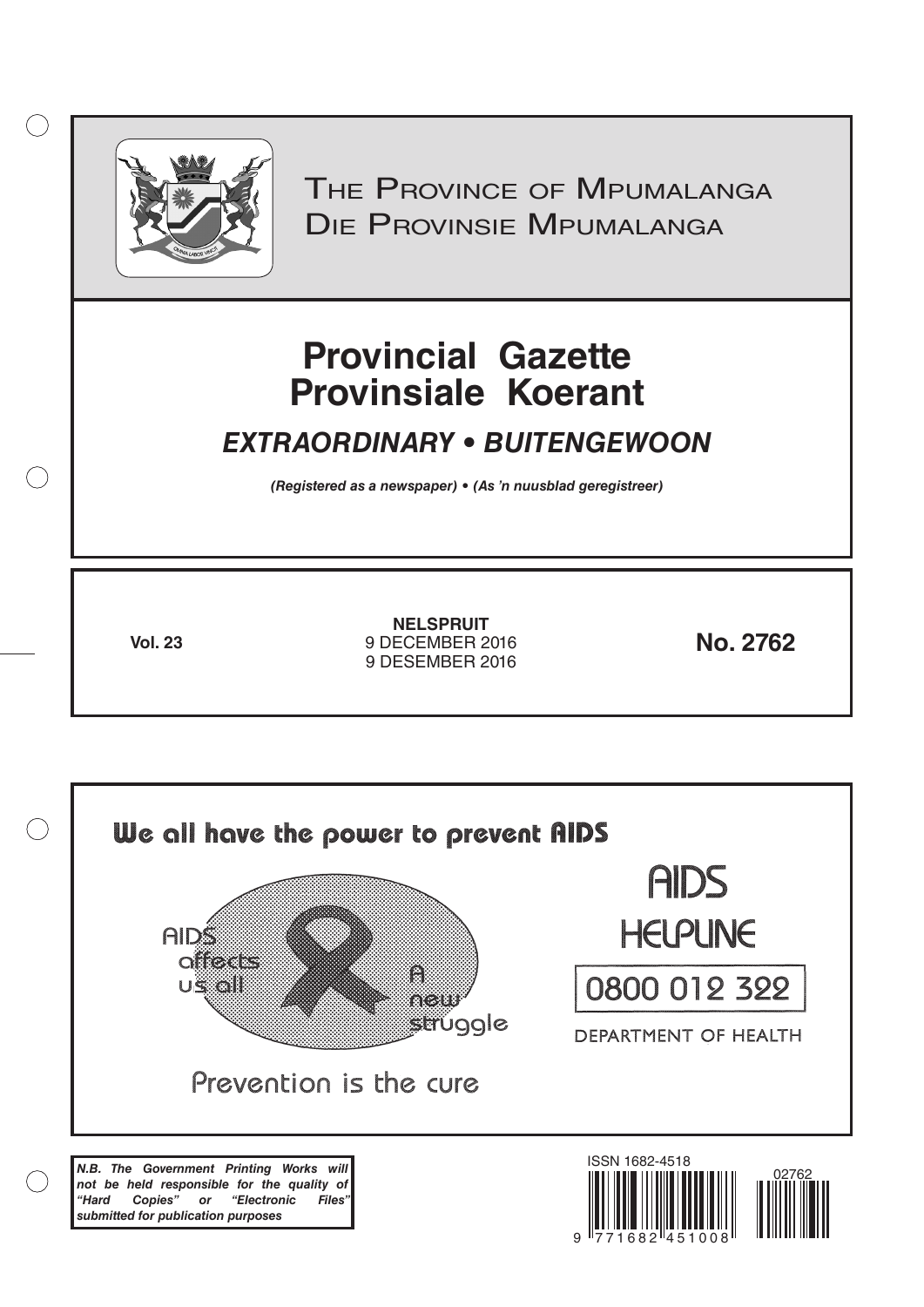

### government

Department: Government Printing Works<br>REPUBLIC OF SOUTH AFRICA

 14/1/1 Tel : (012) 748-6066 Fax : (012) 323-9574 E-mail : Maureen.Toka@gpw.gov.za

20 October 2016

Dear Value Customers

The 27<sup>th</sup> of December 2016 has been declared as a public holiday by the State President Mr Jacob Zuma.

For this reason, the closing date of all gazettes during that week will be a day before scheduled dates as published in the gazette or on the website.

Sincerely,

Maureen Toka Acting Assistant Director: Publications (Tel): 012 748-6066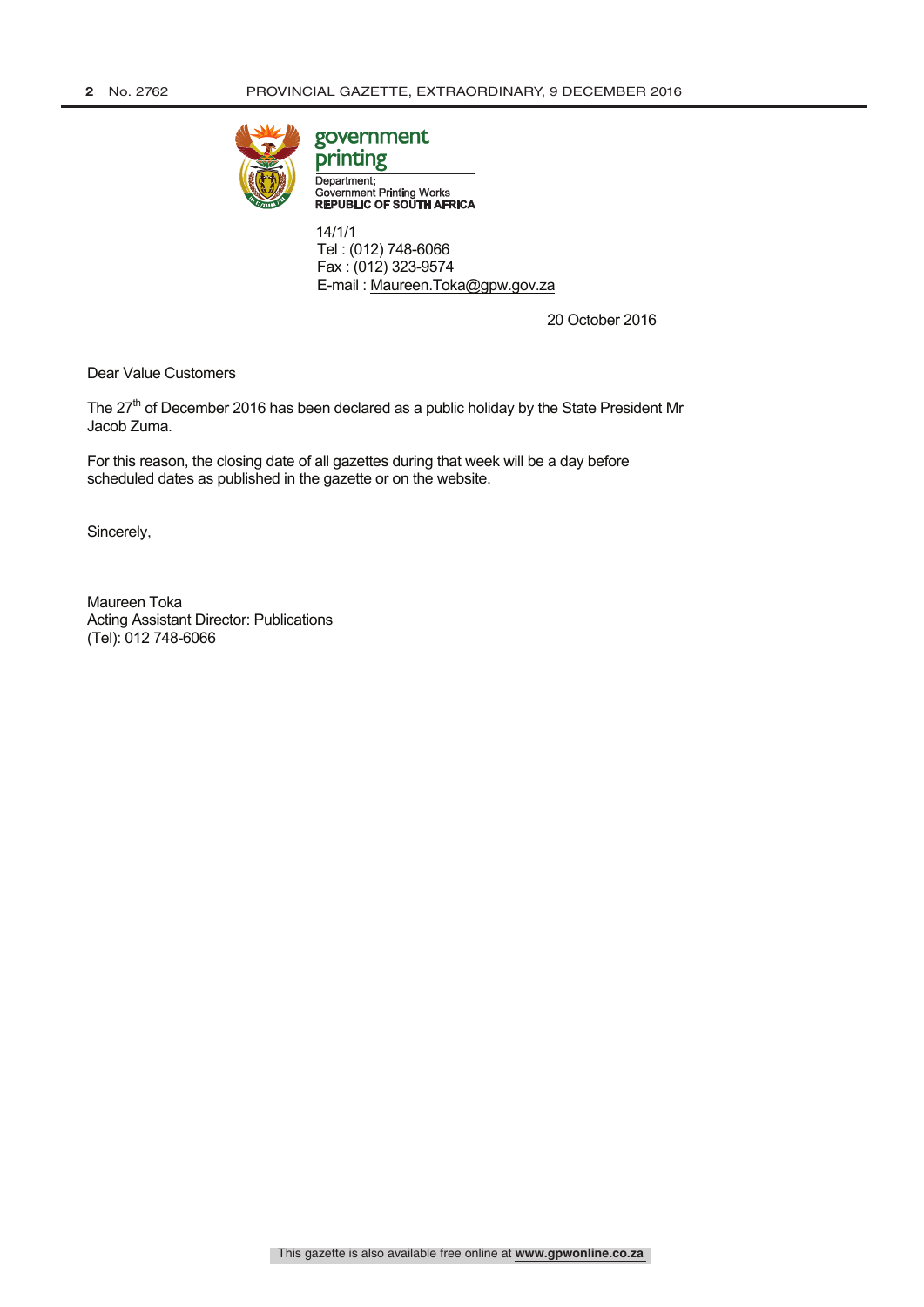### **IMPORTANT NOTICE:**

**The GovernmenT PrinTinG Works Will noT be held resPonsible for any errors ThaT miGhT occur due To The submission of incomPleTe / incorrecT / illeGible coPy.**

**no fuTure queries Will be handled in connecTion WiTh The above.**

#### **CONTENTS**

|     |                                                                                                                   | Gazette<br>No. | Page<br>No. |
|-----|-------------------------------------------------------------------------------------------------------------------|----------------|-------------|
|     |                                                                                                                   |                |             |
|     | <b>PROVINCIAL NOTICES • PROVINSIALE KENNISGEWINGS</b>                                                             |                |             |
| 110 | National Road Traffic Act (93/1996): Notice of registration of testing station and authority to appoint examiners | 2762           |             |
| 110 | Nasionale Padverkeerswet (93/1996): Kennisgewing van registrasie van toetsstassie en magtiging om                 | 2762           |             |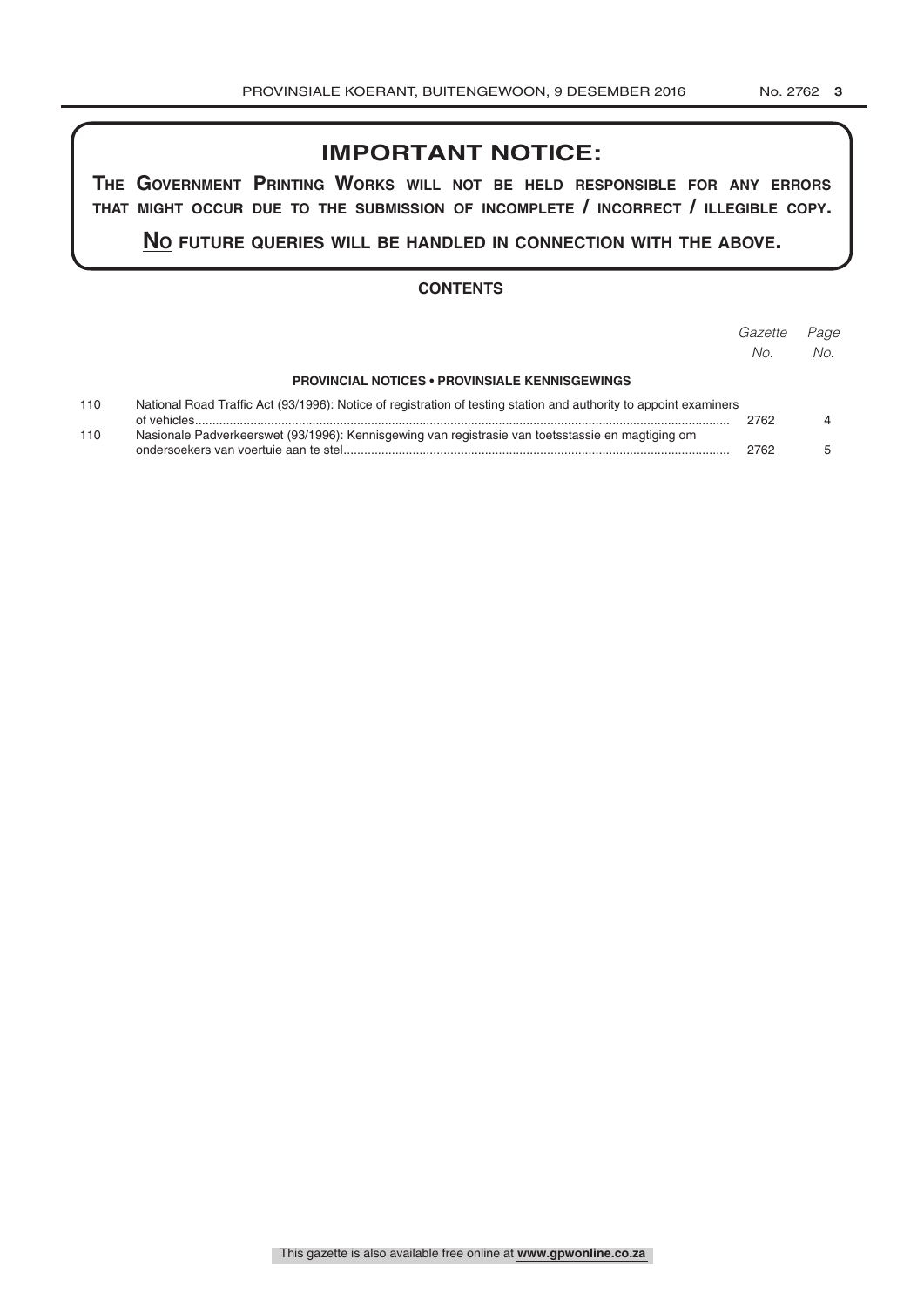### Provincial Notices • Provinsiale Kennisgewings

### **PROVINCIAL NOTICE 110 OF 2016**

### SECTION 39 OF THE NATIONAL ROAD TRAFFIC ACT, 1996, (ACT NO.93 OF 1996): NOTICE OF REGISTRATION OF TESTING STATION AND AUTHORITY TO APPOINT EXAMINERS OF VEHICLES

I, Petrus Simon Ngomana, Member of Executive Council for Community Safety, Security and Liaison hereby give notice in terms of Section 39 of the National Road Traffic Act, 1996 (Act no.93 of 1996), of the registration of the testing station of URVTS-Bethal Testing Station with infrastructure number 4148019B as an A Grade testing station; and

Hereby determine Reg. 134(2) of the National Road Traffic Act, 1996 (Act no.93 of 1996), URVTS -Bethal Testing Station, with infrastructure number 4148019B, as an authority which may appoint any person as an examiner of vehicles for any area on condition that such person-

- has obtained a diploma in the examination for examiners of vehicles at a centre approved by the Minister of Transport; and
- is appointed on condition that he may only examine vehicles at the testing station of URVTS-Bethal Testing Station.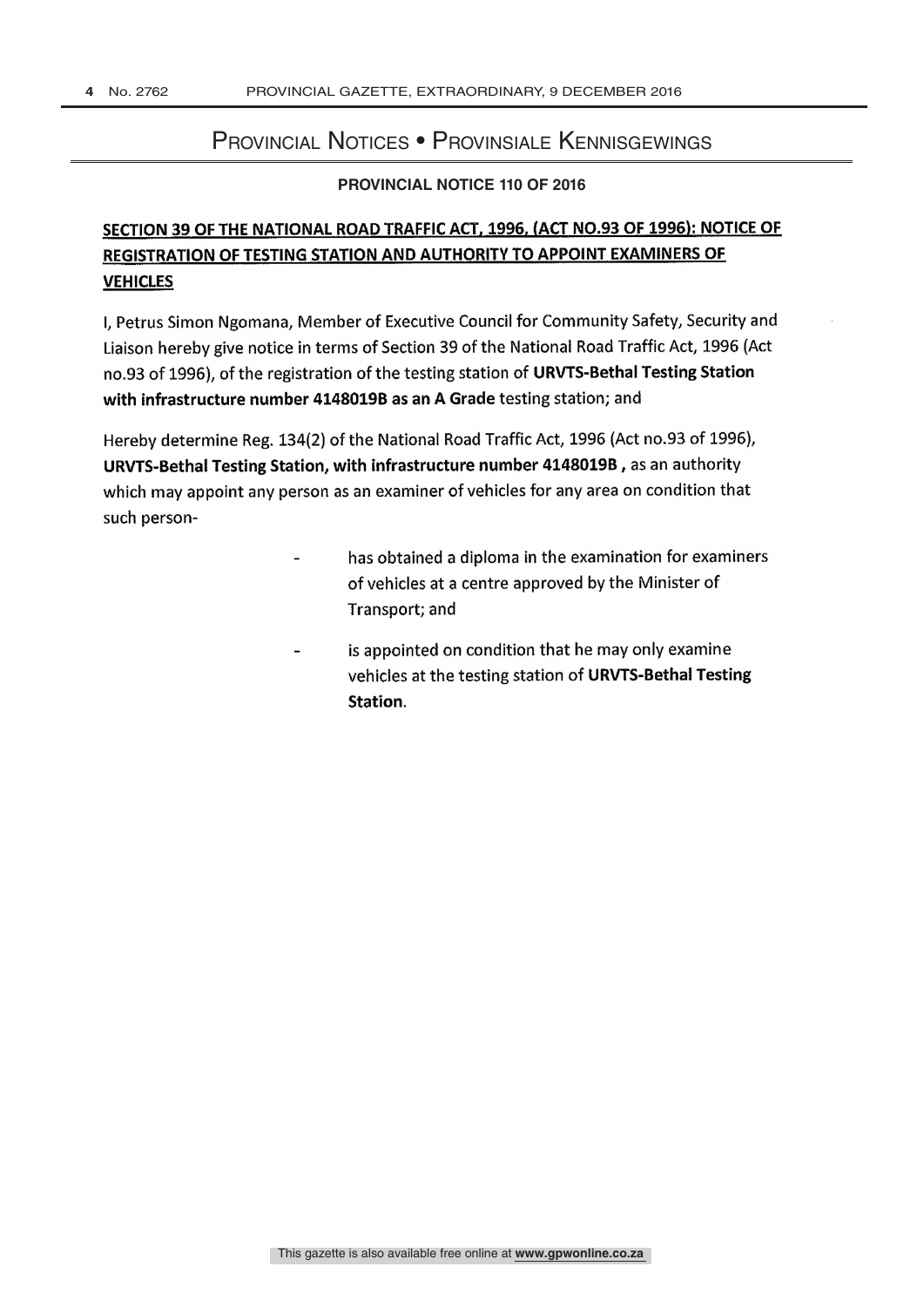#### **PROVINSIALE KENNISGEWING 110 VAN 2016**

### DIE NASIONALE PADVERKEERSWET, 1996 (WET NO.93 VAN 1996): KENNISGEWING VAN REGISTRASIE VAN TOETSSTASIE EN MAGTIGING OM ONDERSOEKERS VAN VOERTUIE AAN **TE STEL**

Ek. Petrus Simon Ngomana, Lid Departemente van Gemeenskapveiligheid, Sekuriteit en Skakeling, gee hierby ingevolge Artikel 39 van die Nasionale Padverkeerswet, 1996 (Wet no.93 van 1996), kennis van die registrasie van URVTS-Bethal Toetsstasie met infrastruktuurnommer 4148019B as 'n A Graad toetsstasie; en

Bepaal hierby Reg. 134(2) van die Nasionale Padverkeerswet, 1996 (Wet no.93 van 1996), URVTS-Bethal Toetsstasie met infrastruktuurnommer 4148019B as 'n instansie wat enige persoon as 'n ondersoeker van voertuie vir enige gebied kan aanstel op voorwaarde dat so 'n persoon-

- 'n diploma in die eksamen vir ondersoekers van voertuie by 'n sentrum wat deur die Minister van Vervoer goedgekeur is, verwerf het; en
- aangestel word op voorwaarde dat hy slegs voertuie by die toetsstasie van URVTS-Bethal Toestsstasie., kan ondersoek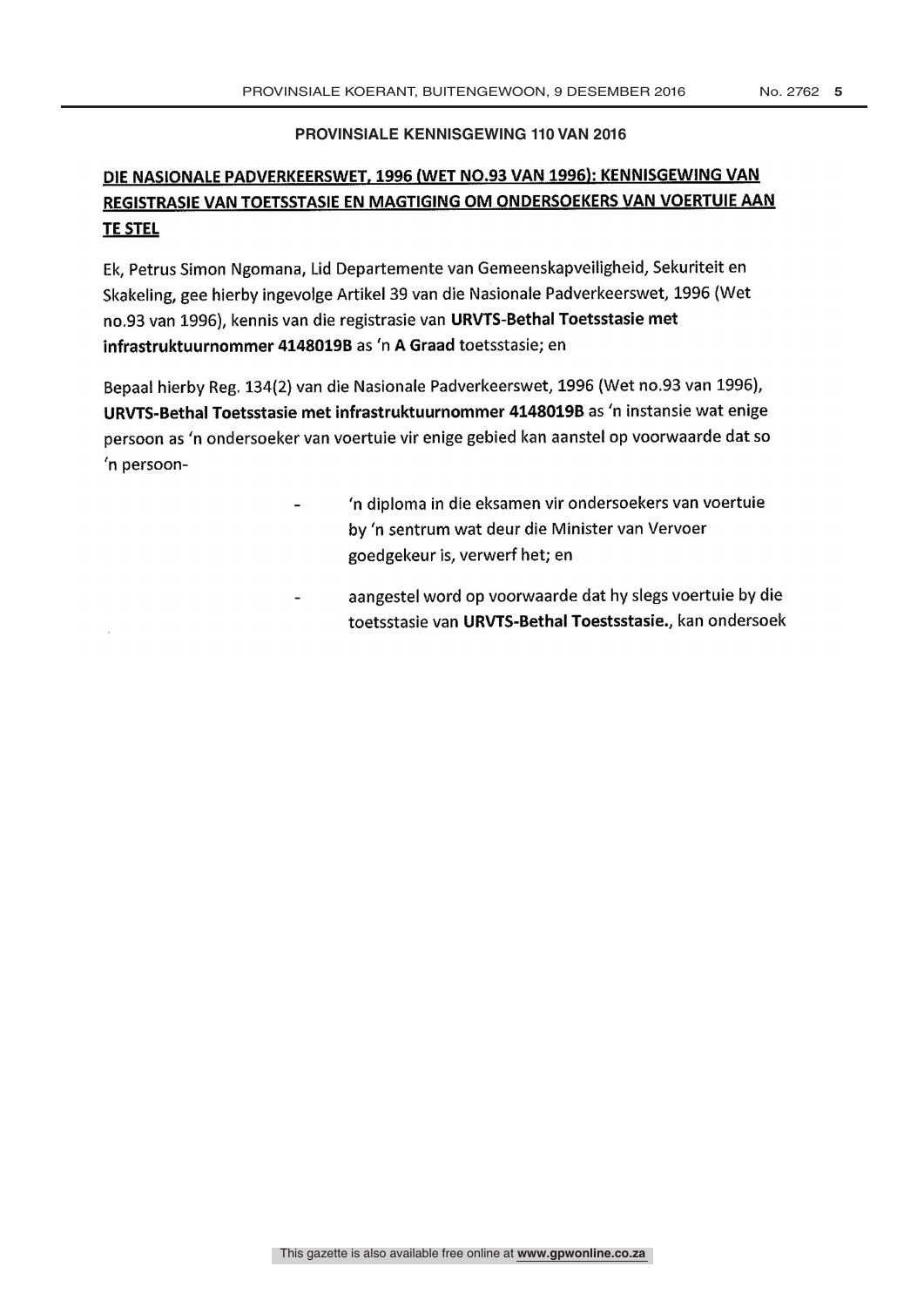This gazette is also available free online at **www.gpwonline.co.za**